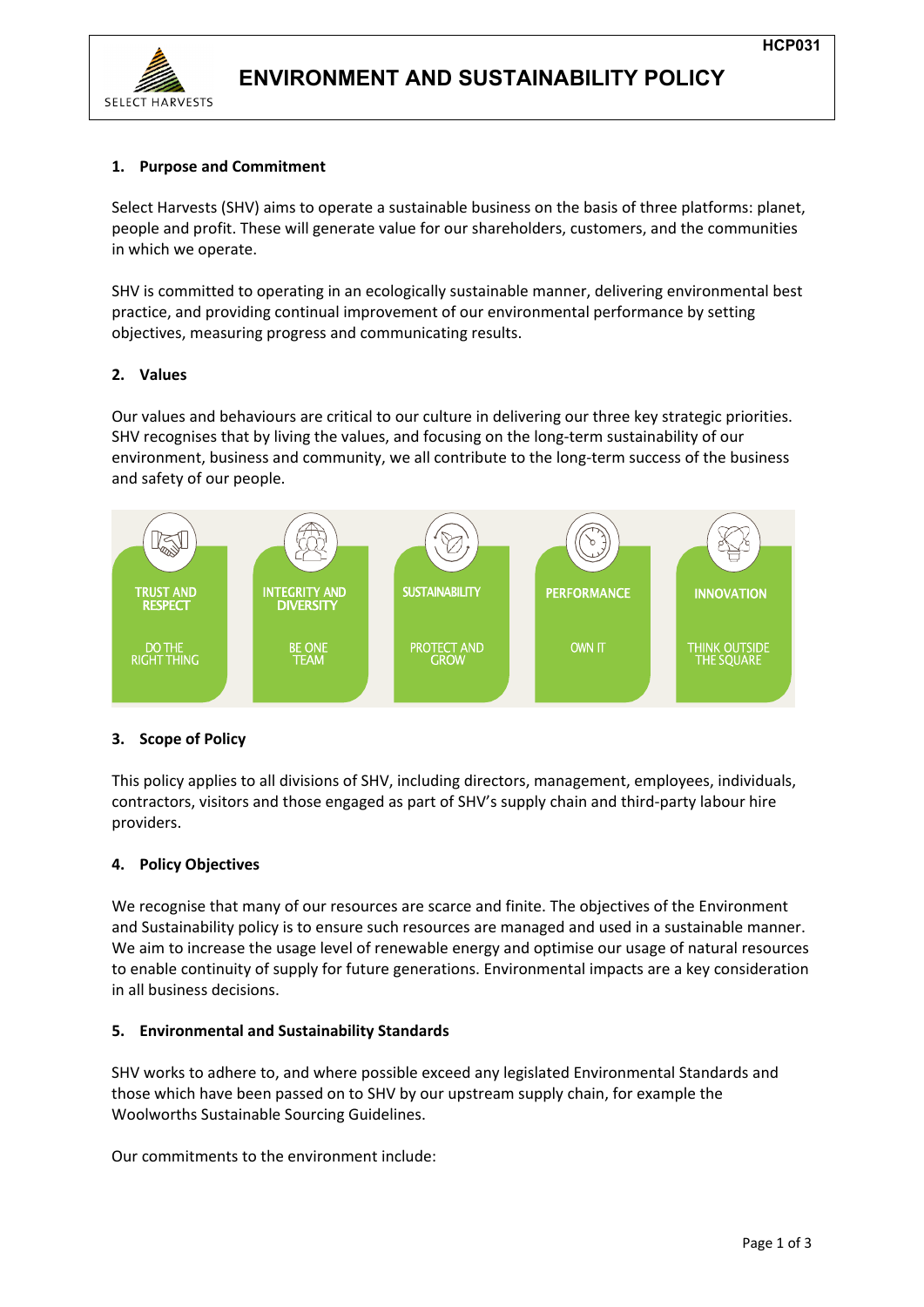

# **ENVIRONMENT AND SUSTAINABILITY POLICY**

- Responsible and efficient water usage
- The use of natural and generated resources such as electricity and gases
- Land usage and reclamation
- Carbon emission management and sequestration
- Wildlife protection and preservation
- Protected and native vegetation and plant preservation
- Air-borne particulate and gases discharge
- Fire and emergency management
- Sewer, drainage and other waste discharge
- Recycling of materials and waste minimisation
- Chemical and waste management

Our commitments to sustainability are based on priorities set by the Senior Executive and Board from United Nations Sustainability Development Goals:

#### **1. Occupational Health and Safety**

Select Harvests' policies and management systems to ensure the workplace health and safety of employees and contractors.

#### **2. Food Safety, Product Labelling and Quality**

Traceability, quality and labelling. It goes beyond product safety and compliance, linking to being a leader in the supply of 'Better for You' plant-based foods.

#### **3. Water Management and Stewardship**

The effective management of existing processes and systems to ensure the efficient use and consistent supply of water across all sites.

#### **4. Environment Impact**

Environmental management systems to effectively identify and manage our environmental impact include carbon emissions, change of land use and chemical management.

#### **5. Climate Change**

Recognising the impacts of climate change on our business in our strategic and operational planning.

#### **6. Financial Performance and Business Strategy**

Sustainable organisational growth strategy that prioritises our almond base optimisation, brand, geographic and category expansion, enduring customer relations and the efficient use of resources to maximise corporate value of our stakeholders.